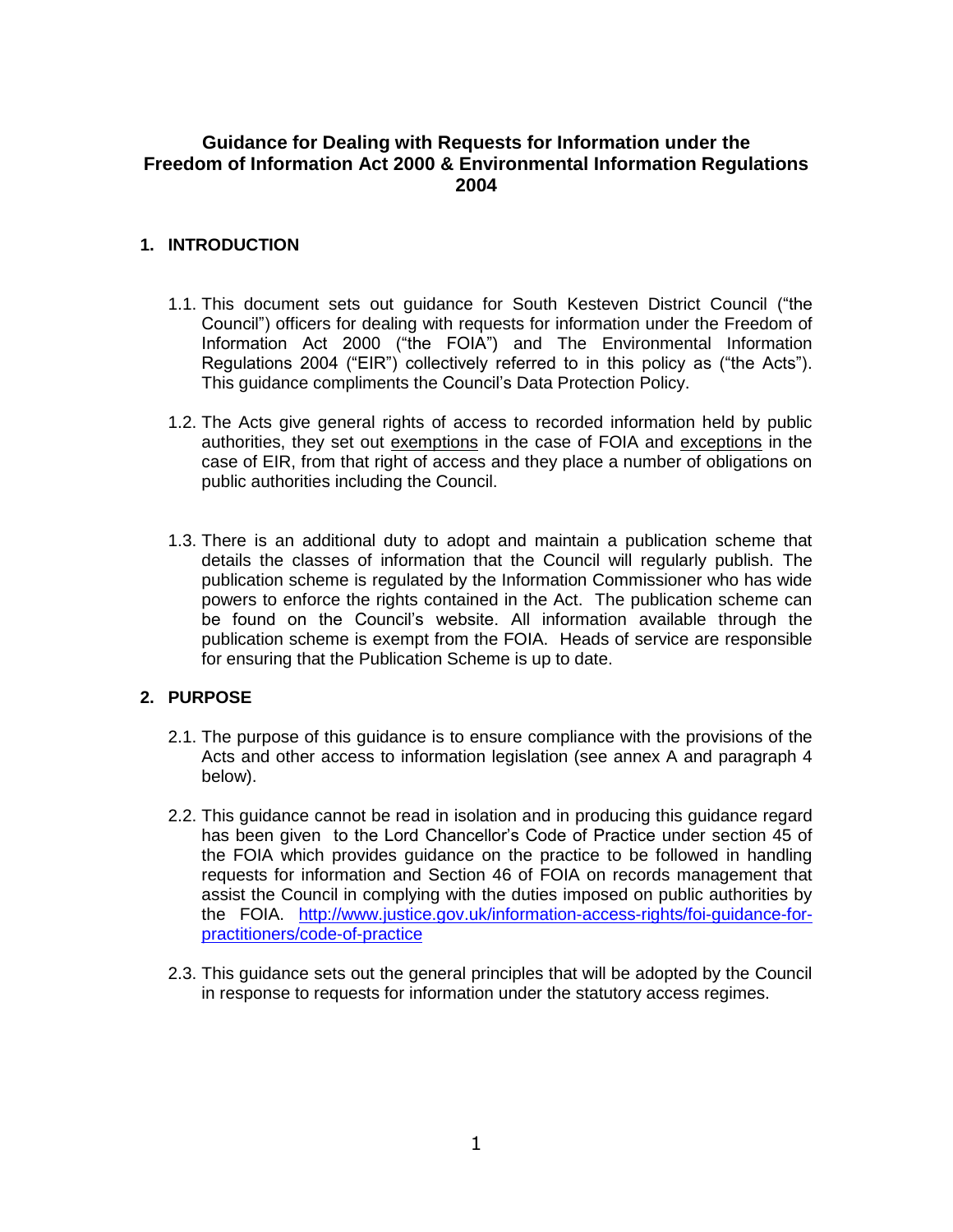### **3. AIMS**

- 3.1. The aims of the guidance is to ensure compliance with the Acts and other access to information legislation and guidance, equality of access to information held by the Council, to promote greater openness, provide increased transparency and consistency in decision making and to build public trust and confidence.
- 3.2. These aims will be balanced against the need to ensure the confidentiality of some information relating to such areas as personal information, privacy, confidentiality and commercial sensitivity where disclosure would not be in the public interest.

# **4. ACCESS TO INFORMATION LEGISLATION**

- 4.1.A list of statutory access regimes is found at **Annex 'A'.**
- 4.2.The FOIA, the Data Protection Act 1998 ("the DPA") and the EIR provide rights of access to information with limited exemptions and exceptions. In effect, the three pieces of legislation work together, the EIR enabling access to environmental information, the DPA enabling access to personal information of which the applicant is the subject and the FOIA enabling access to all other information.
- 4.3. Any written request for information is technically an FOIA request in the first instance. However, if part or all of the information requested relates to environmental issues it cannot be dealt with under the FOIA regime and must be considered under the EIR. Environmental information is any information in written, visual, verbal, audio, electronic or any other material form on – the state of the elements of the environment, such as air and atmosphere, water, soil, land, landscape and natural sites including wetlands, coastal and marine areas, biological diversity and its components, including genetically modified organisms, and the interaction among these elements. If there is any doubt as to whether the request relates to environmental information Officers should seek guidance from the Legal and Democratic Service team.
- 4.4 If part or all of the information requested is personal information, where the applicant is the subject of that information, access to that information will be dealt with under the DPA.

# **5. REQUESTS FOR INFORMATION**

- 5.1. All FOIA and EIR requests must be logged and monitored on the central database maintained by the Council's Legal and Democratic Services Section.
- 5.2. On receipt of any request for information the Council will, within 10 working days, either provide the information or acknowledge receipt of the request. If the information requested cannot be provided within 10 working days, a reply must be sent no later than 20 working days after receiving the request. In the case of EIR we can extend the 20 day deadline to 40 days if the request in lengthy or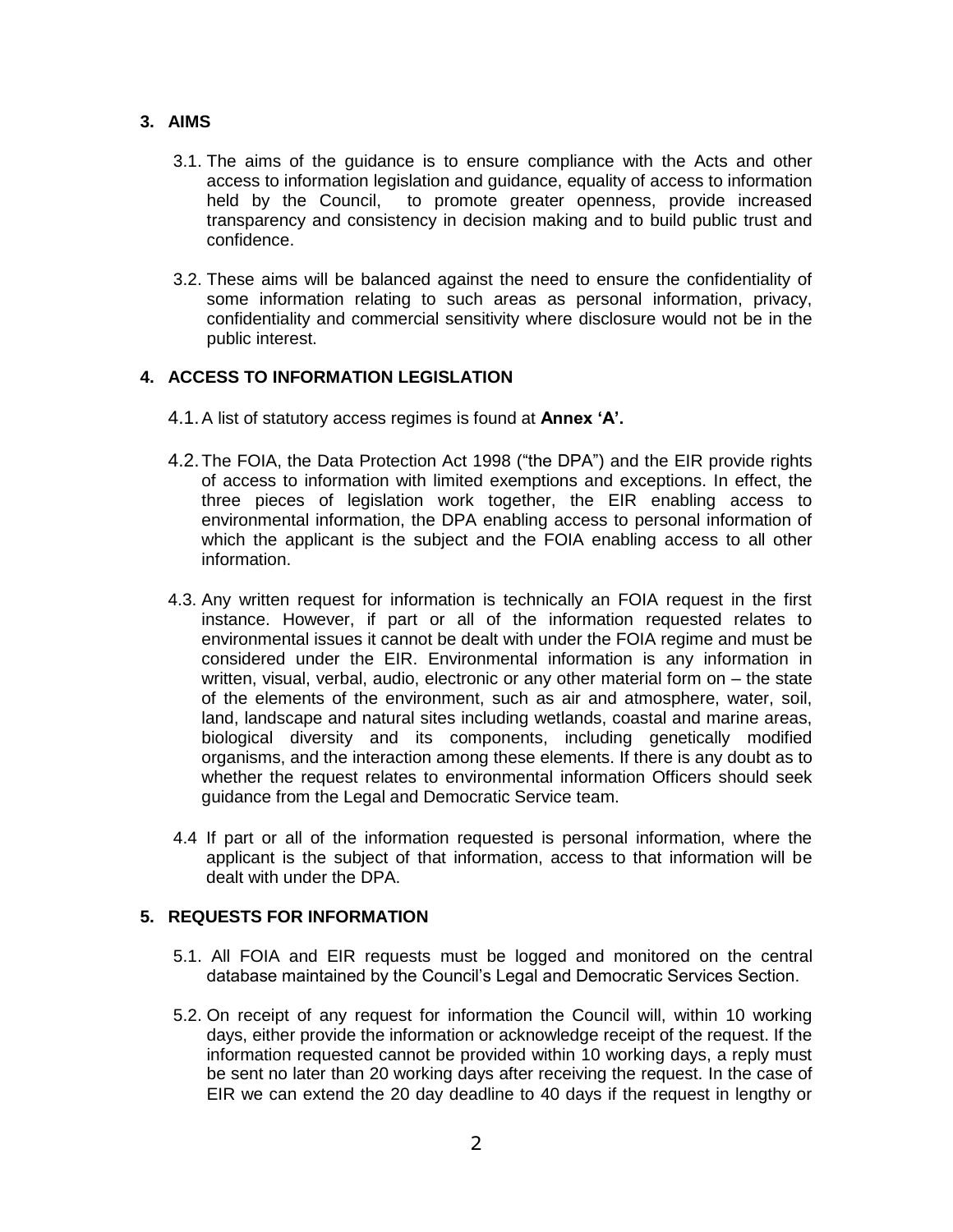complex. Each Section Information Coordinator (SIC) (see paragraph 13.5) must refer all requests to the Legal & Democratic Service section to log, coordinate a response and ensure response deadlines are met within their section and copy a response to the Legal & Democratic Services section to log.

- 5.3. The reply to the request should either;
	- 5.3.1. provide the information that has been requested, or
	- 5.3.2. Confirm or deny whether the Council holds the information.
- 5.4. Where the information requested is held by another public authority the Council will assist a person making a request so that they can access the information from the other authority.
- 5.6 If the information is held by the Council but is not provided, the reply should explain why not, quoting a statutory exemption or exception and the reasoning for applying it (see paragraph10 and 11) If confirming or denying will itself provide information which is exempt, then the Council does not have to confirm or deny that it holds information.
- 5.7 When responding to any request for information the Council will notify the applicant of the right to complain if they are not satisfied with the response. In the first instance an appropriate officer of the Council will conduct an internal review in accordance with Paragraph 12. The applicant will be informed of their right to complain to the information commissioner if the applicant is not satisfied with an internal review.

# **6. FEES AND CHARGES**

- 6.1. The Council ability to charge fees for responding to requests for information is limited by the Freedom of Information and Data Protection (Appropriate Limit and Fees) Regulations 2004 ("the Fees Regulations").
- 6.2. Where a request would cost us less than £450 or would take us less than 2.5 days, (18 hours @ £25 per hour-the appropriate limit laid down by government) to satisfy, we are not permitted to charge except for the cost of actually supplying the information. In calculating whether the appropriate limit has been met we are entitled to take into consideration the time involved in:
	- 6.2.1. determining whether we hold the information requested;
	- 6.2.2. locating the information or documents containing the information;
	- 6.2.3. retrieving such information or documents; and
	- 6.2.4. extracting the information from the document containing it, including any necessary editing.

# **7. REQUESTS FOR PERSONAL INFORMATION UNDER THE DPA.**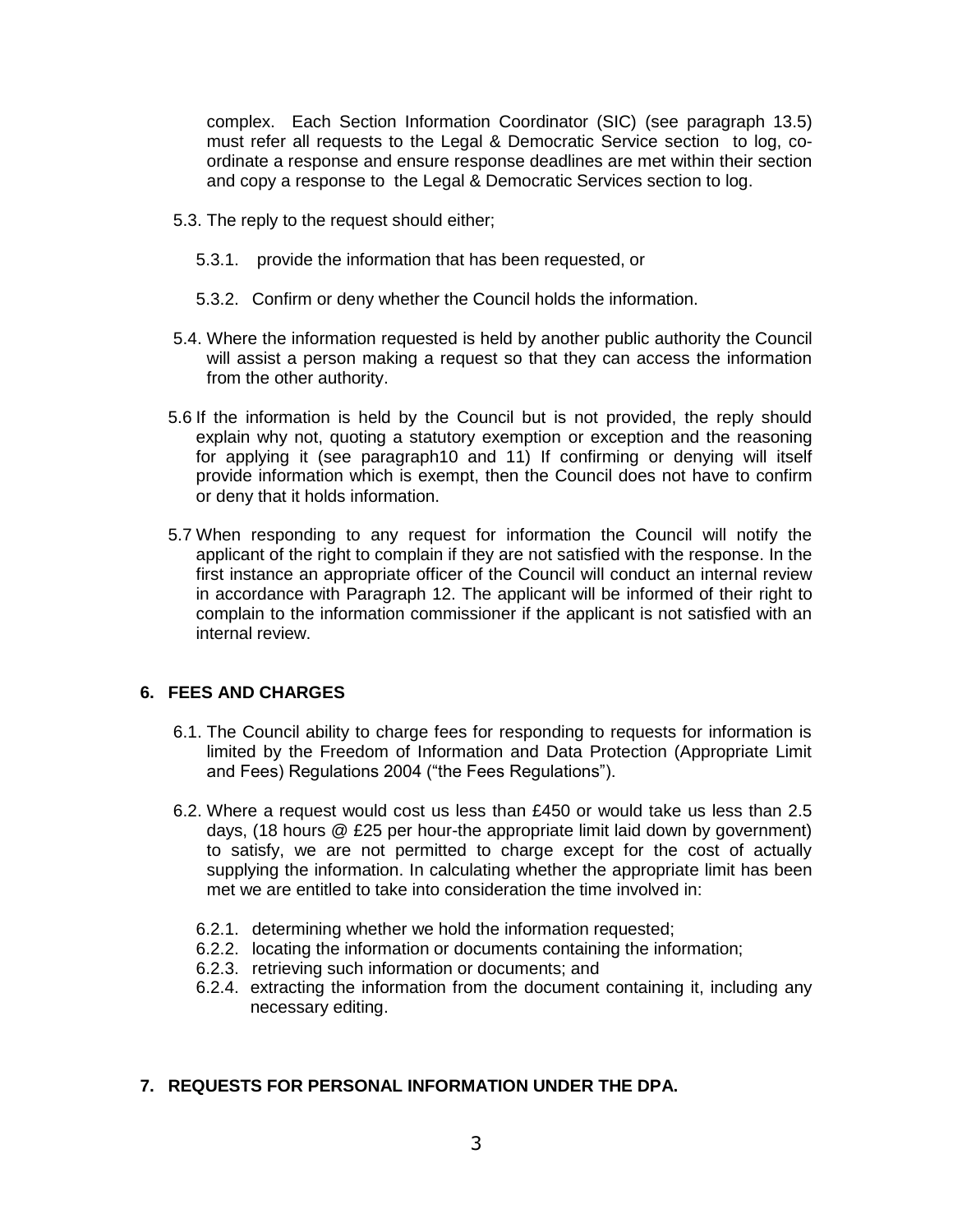7.1. The Council reserves the right to charge for these requests and will let you know if we intend to do so. The maximum we can charge is  $£10$ , and this includes any photocopying we need to do.

### **8. REQUESTS FOR INFORMATION UNDER THE EIR.**

- 8.1. Under the EIR the Council can charge a reasonable amount for making environmental information available but the Council shall not charge for allowing an applicant to access any public register or lists of environmental information or to examine the information requested at the place where the Council makes available for that examination.
- 8.2. If the Council feels the request is particularly large or complex, we may refuse to comply with that request. In those circumstances the Council should tell the requester that we are refusing and provide further guidance which may help the requester reduce the size of their request.

### **9. OPPORTUNITY TO INSPECT**

9.1. If there is a large amount of information in connection with a request, or if the Council feels the requester would benefit from viewing this on site, where Council staff will be able to provide advice, we will offer the requester the chance to make an appointment to view the information.

# **10. EXEMPTIONS (FOIA) & EXCEPTIONS (EIR) AND THE PUBLIC INTEREST**

- 10.1 The Council recognises the presumption of disclosure within the Acts. Whilst the Acts provide for the right of access to information held, they also afford a number of exemptions in the case of FOIA and exceptions in the case of EIR (see **Annex B**), from this right in order to permit public authorities to withhold some or all of the information requested where a justifiable reason exists.
- **10.2** The exemptions fall into two categories:
	- **10.2.1 Absolute exemptions** where the Council may withhold the information without considering any public interest arguments and;
	- **10.2.2 Qualified exemptions** where an exemption applies to the information but the Council must consider whether the public interest in maintaining the exemption is greater than that in confirming or denying the existence of the information requested and providing the information to the applicant.
- 10.3 In respect of the absolute exemptions, the Council does not have to confirm or deny that it holds the information if to do so would in itself provide exempt information.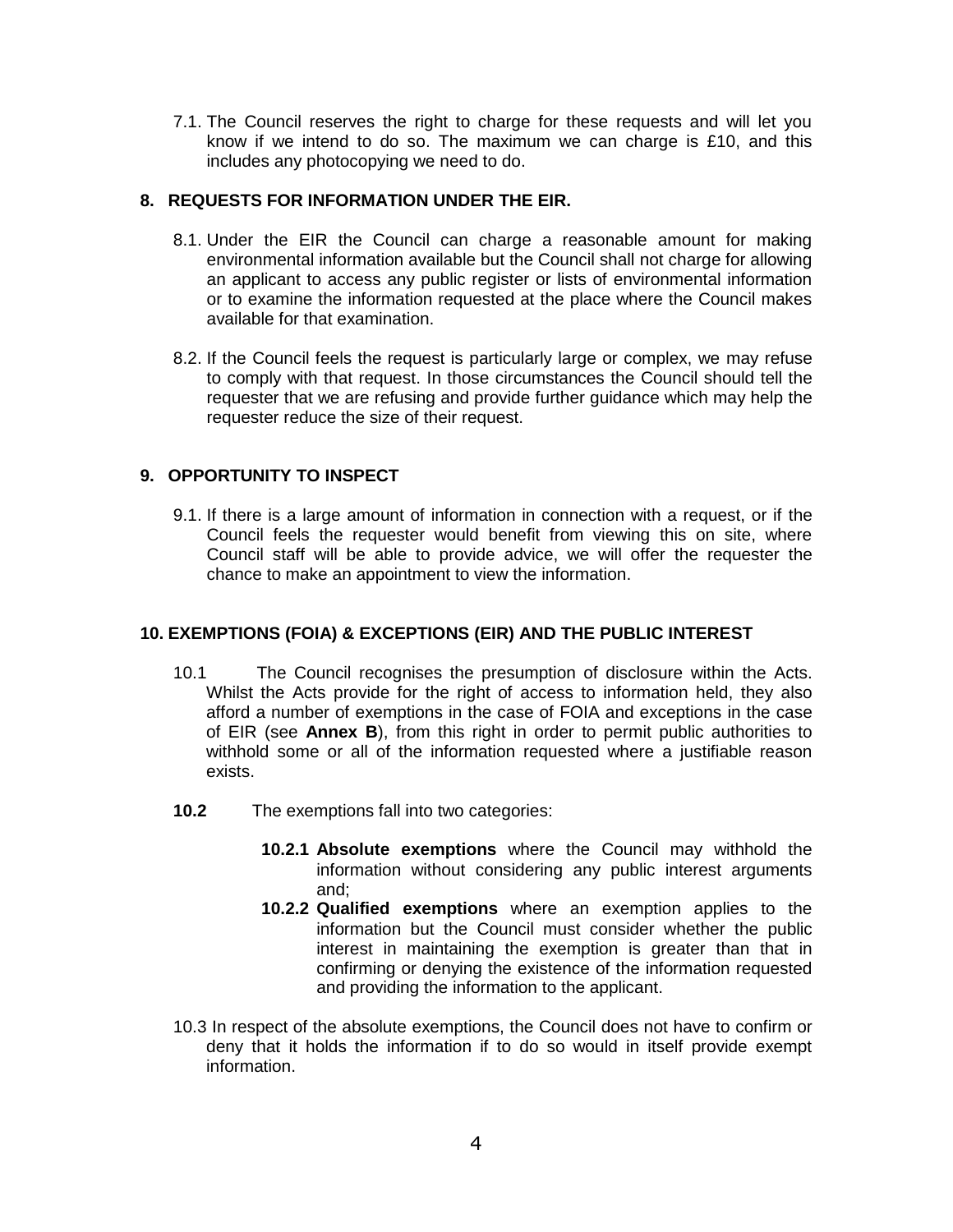- 10.4 In respect of qualified exemptions, the Council's exemption's panel (see paragraph 11) will decide if, in all the circumstances of the case, the public interest in maintaining the exemption outweighs the public interest in disclosing the information.
- 10.3 The EIR sets out various exceptions allowing public authorities to refuse to disclose environmental information. However, all the exceptions in the EIR are subject to a public interest test.

# **11. EXEMPTIONS PANEL**

11.1 Where the officer dealing with the request for information believes an exemption under the FOIA or an exception under the EIR may apply (see **Annex B**) they must pass the information to the Exemption Panel that sits within the Council's Legal and Democratic Services section. The Panel shall consist of no less than two lawyers who will discuss the exemption, exception or any public interest test that may apply with the officer. If the Panel considers that the exemption or exception does not apply or the public interest does not outweigh the duty to disclose, the request will be returned to the relevant officer with a direction to respond to the applicant.

### **12. APPEALS**

12.1 An applicant who is refused information has the right to request an internal review of the decision. The appropriate officer [Strategic Director Corporate Focus] with responsibility for conducting internal reviews will conduct the review and respond to the applicant promptly and no later than 40 working days after the request for a review is received.

#### **13. ROLES AND RESPONSIBILITIES**

- 13.1. **The Management Team** The Management Team will monitor and review the performance of the Council in dealing with its responsibilities under the Act to assess the efficiency and effectiveness of information management, to demonstrate value and accountability and to ensure that the Council's information management procedures are fit for the statutory purpose.
- 13.2. **Strategic Director Corporate Focus** The Strategic Director of Corporate Focus is responsible for overall management of information for South Kesteven District Council and is the appropriate officer to conduct internal reviews of refusals to supply information.
- 13.3. **The Monitoring Officer** is authorized in all cases to act as the qualified person for the purposes of the S36 "conduct of public affairs exemption".
- 13.4. **Executive Managers**  have responsibility for: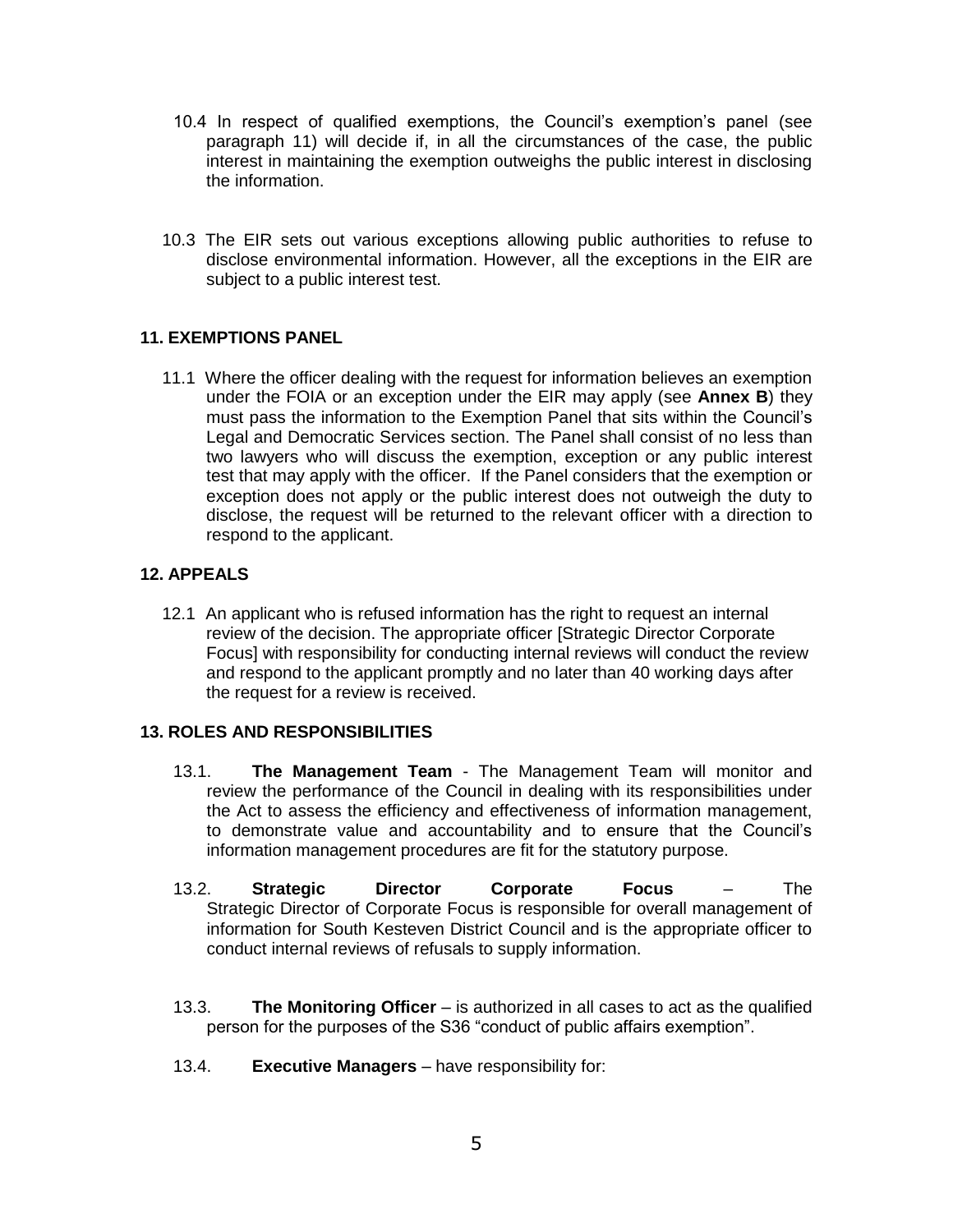- 13.4.1.Appointing and ensuring training is provided for Section Information Coordinators to administer requests within their sections.
- 13.4.2. Keeping records management systems in place and up to date
- 13.4.3.Ensuring staff are appropriately trained and are aware of the Council's duties under the Acts.
- 13.4.4.Making sure applicants receive responses to requests relating to their respective sections within the 20 working day deadline.
- 13.4.5.Informing the Monitoring Officer of changes to the publication scheme which affect their sections.
- 13.4.6.To periodically report compliance to the Management Team to enable them to monitor and review performance of information management.
- 13.5. **Section Information Coordinators** The Section Information Coordinator will have an important role as a source of information and advice for their colleagues on all information matters. They will advise their colleagues on whether a request for information will need to be dealt with under the Act. They are responsible for referring matters to the exemption panel where their section refuses to supply information. They are responsible for informing the Legal Services Section as soon as practicable after they receive a request so it can be logged on the central database. A section Information role description is attached at **Annex, 'C'.**

### 13.6. **Individual members of staff** – have responsibility for:

- 13.6.1. Knowing their duties relating to requests for information ;
- 13.6.2.Making sure that, when they are absent from work for any reason, arrangements are in place for their post and electronic mail to be checked or redirected to someone who can deal with it promptly;
- 13.6.3.Responding to requests for information and, if they are unwilling or unable to do so, referring the request to their manager or Head of Service;
- 13.6.4. Seeking advice when they are uncertain on how to respond to a request.
- 13.7. **Individual Councillors** have responsibility for:
- 13.7.1. Knowing their duties under the Act;
- 13.7.2.Responding to requests for information and, if they are unwilling or unable to do so, referring the request to the Monitoring Officer or relevant Head of Service;
- 13.7.3. Seeking advice when they are uncertain on how to respond to a request.
- 13.7.4. Members who also hold office (e.g. Leader/Deputy, portfolio holders, chairmen of committee or scrutiny panel, etc) will keep the Chief Executive and Monitoring Officer informed of all correspondence relating to their particular office.

# **14. CONTRACTS AND THIRD PARTIES**

14.1 When entering into contracts the Council should refuse to include contractual terms which purport to restrict the disclosure of information held by the Council and relating to the contract beyond the restrictions permitted by the Act. The Council cannot "contract out" its obligations under the Act. Unless an exemption provided for under the Act is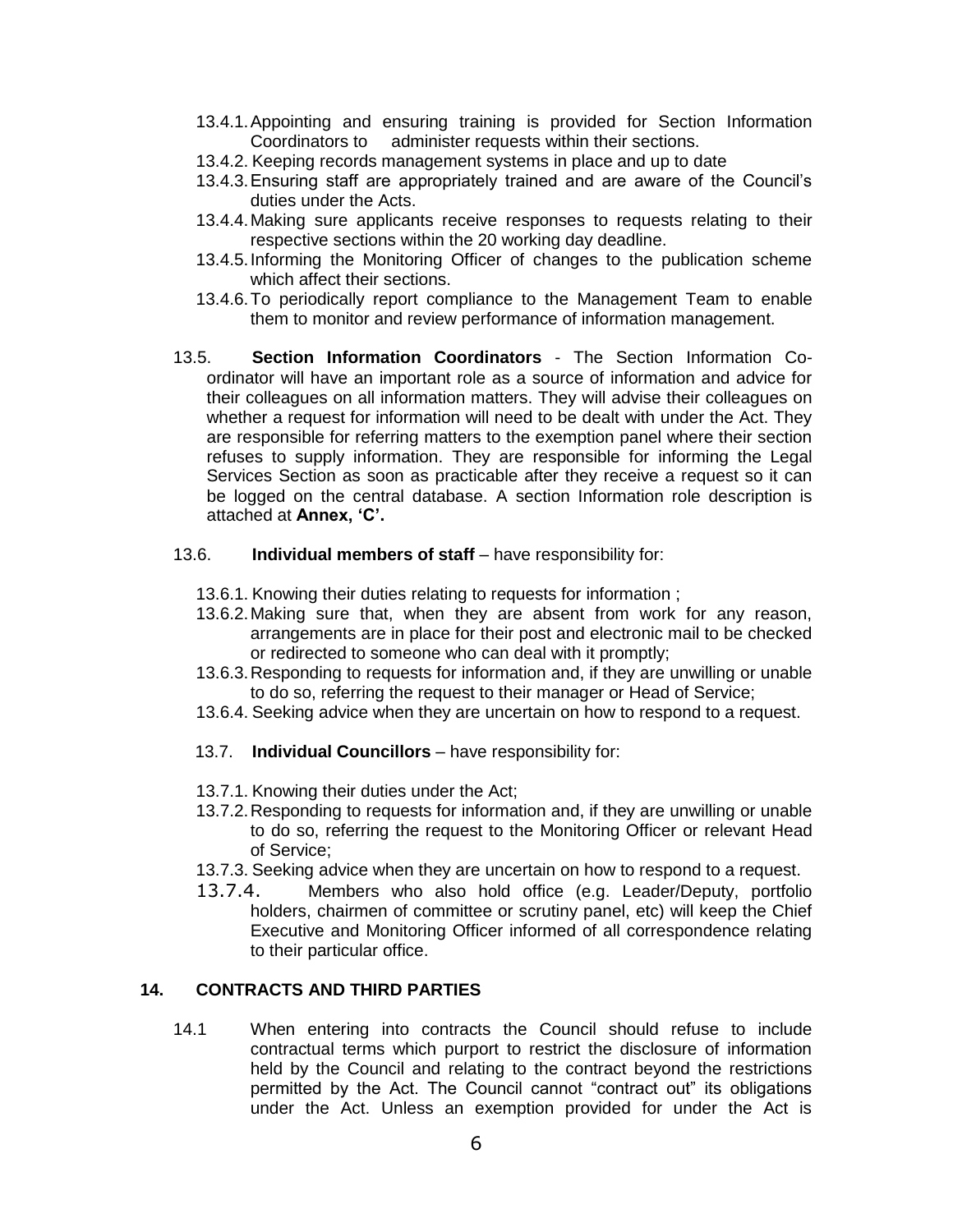applicable in relation to any particular information, the Council will; be obliged to disclose that information in response to a request, regardless of the terms of any contract.

- 14.2 When entering into contracts with non-public authority contractors, the Council may be under pressure to accept confidentiality clauses so that information relating to the terms of the contract, its value and performance will be exempt from disclosure. The Council should reject such clauses wherever possible. Where exceptionally, it is necessary to include nondisclosure provisions in a contract, an option could be to agree with the contractor a schedule of the contract that clearly identifies information, which should not be disclosed. However, the Council will need to take care when drawing up any such schedule, and be aware that any restrictions on disclosure provided for, could potentially be overtaken by its obligations under the Act, as described in the paragraph above.
- 14.3 In any event, the Council should not agree to hold information "in confidence" which is not in fact confidential in nature. It should be aware that the exemption provided for in the Act only applies if information has been obtained by the Council from another person, and the disclosure of the information to the public, other than under the Act, would constitute a breach of confidence actionable by that, or any other, person.
- 14.4 Any acceptance of such confidentiality provisions must be for good reasons and capable of being justified to the Information Commissioner.
- 14.5 It is for the Council to disclose information pursuant to the Act, and not the non-public authority contractor. However, the Council may wish to protect from disclosure by the contractor, by appropriate contractual terms, information which it has provided to the contractor, which would clearly be exempt from disclosure under the Act. In order to avoid unnecessary secrecy, any such constraints should be drawn as narrow as possible, and according to the individual circumstances of the case. Apart from such cases, the Council should not impose terms of secrecy on contractors.
- 14.6 The Act empowers the Lord Chancellor to designate, as public authorities for the purposes of the Act, persons (or bodies) that provide under a contract made with a public authority, any service whose provision is a function of that authority. Thus, some non-public authority contractors will be regarded as public authorities within the meaning of the Act, although only in respect of the services provided under the specified contract. As such, and to that extent

# **15. CONTACTS**

15.1. Any enquiries about this Guidance or for more details on the Freedom of Information or the Publication Scheme should be directed to: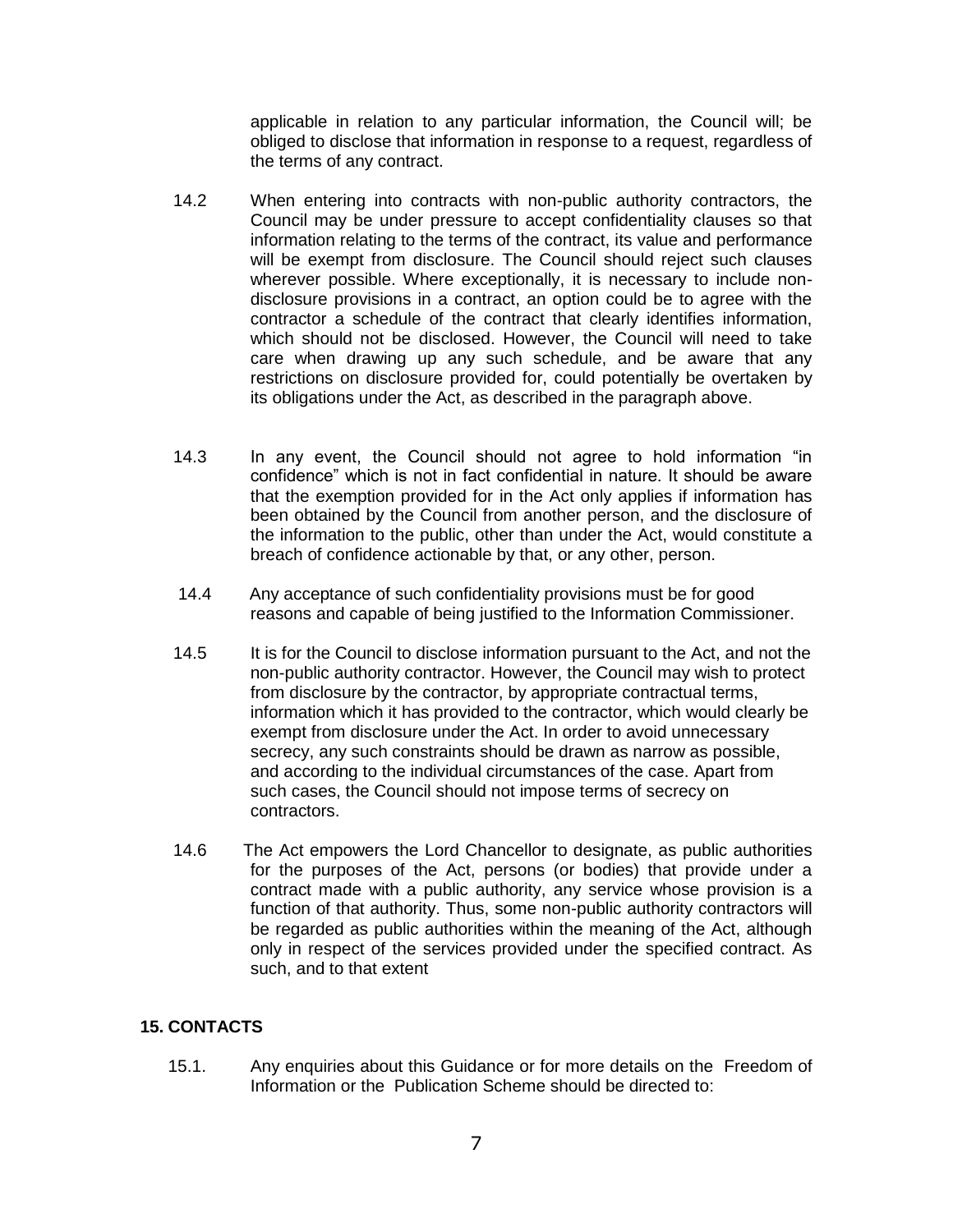Business Manager - Legal & Democratic Service South Kesteven District Council Council Offices St. Peter's Hill Grantham Lincolnshire NG31 6PZ

END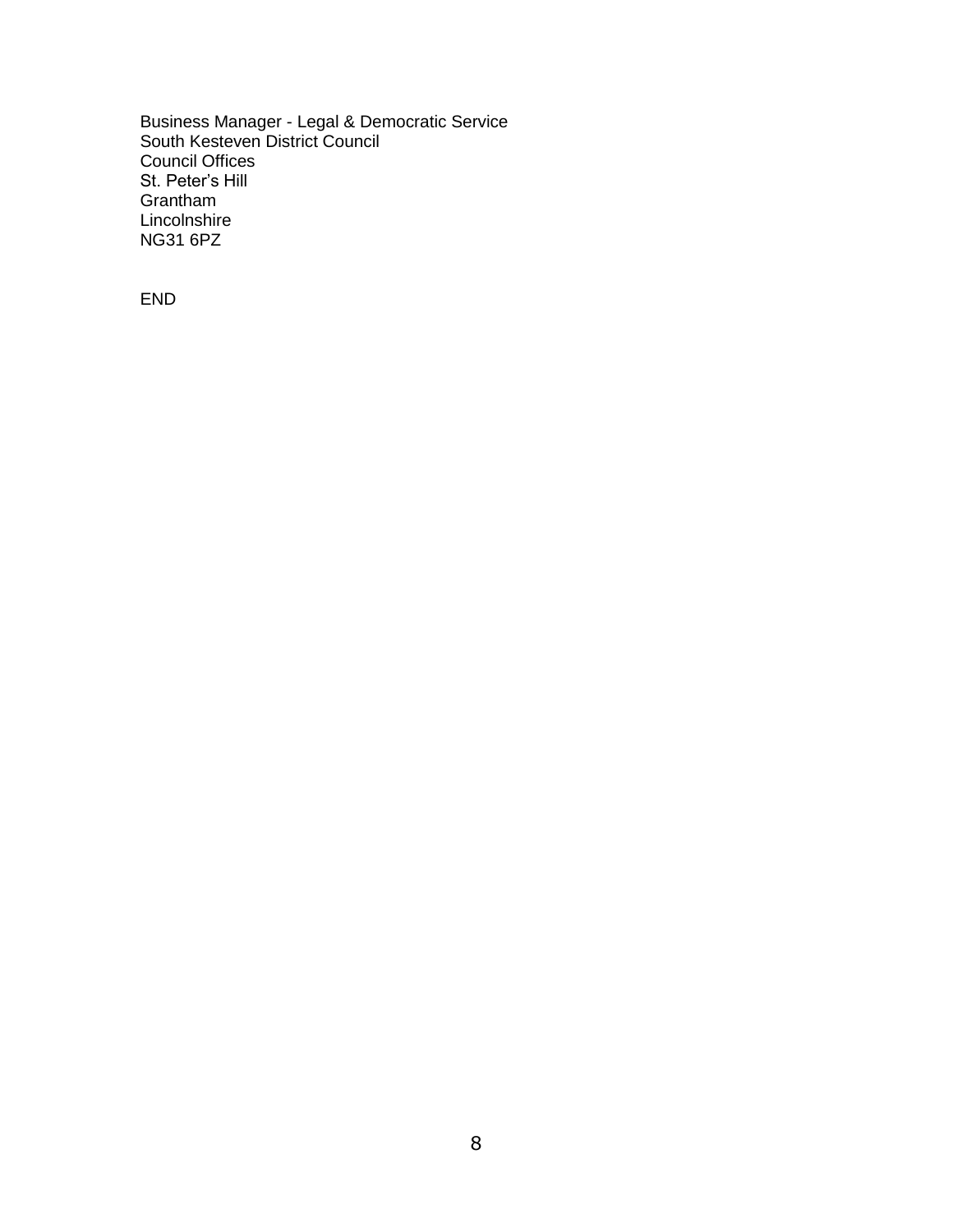### **Annexes**

### **Annex A**

### **List of access to information legislation**

- The Freedom of Information Act 2000
- The Data Protection Act 1998
- Local Government Act 1972
- Local Government (Access to Information) Act 1985
- Local Authorities (Executive Arrangements) (Meetings and Access to Information) (England) Regulations 2012
- The Environmental Information Regulations 2004
- Audit Commission Act 1998

#### **Annex B**

#### **Information about Exemptions under the FOIA.**

The Exemptions are as follows:-

### **Absolute Exemptions**

- Sec 21 Information accessible to applicant by other means
- Sec 23 Information supplied by, or relating to bodies dealing with security
- Sec 32 Court records
- Sec 34 Parliamentary privilege
- Sec 41 Information provided in confidence
- Sec 44 Prohibitions on disclosure where a disclosure is prohibited by an enactment or would constitute contempt of court
- Partly Absolute Exemptions
- Sec 36 Prejudice to effective conduct of public affairs (Applies only to information held by House of Commons or House of Lords otherwise public interest test)
- Sec 40 Personal Information (absolute where the applicant is the subject of the information requested and they already have the right of 'subject access' under the Data Protection Act 1998. There is also an exemption if the information requested concerns a third party and disclosure by the Council would breach one of the Data Protection Principles)

# **Qualified Exemptions (Exemptions where the Public Interest Test Applies)**

- Sec 22 Information intended for future publication
- Sec 24 National Security
- Sec 26 Defence
- Sec 27 International relations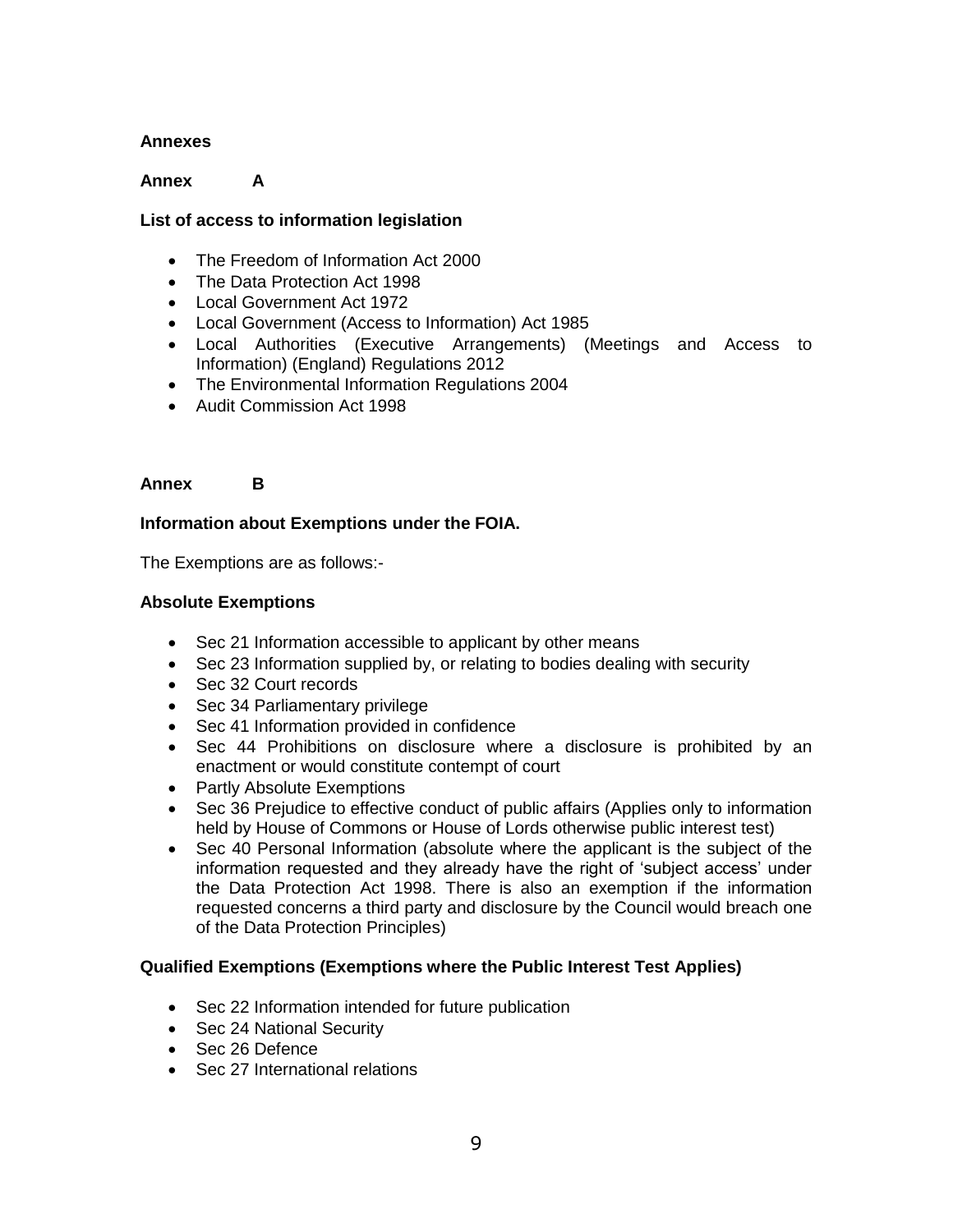- Sec 28 Relations within the United Kingdom (between any administrations in the UK)
- Sec 29 The economy
- Sec 30 Investigations and proceedings conducted by public authorities
- Sec 31 Law enforcement (applies to local authority regulatory functions)
- Sec 33 Audit functions
- Sec 35 Formulation of government policy
- Sec 37 Communications with the monarch and honours
- Sec 38 Health and safety
- Sec 39 Environmental information
- Sec 42 Legal professional privilege
- Sec 43 Commercial interest

# **Information about Exceptions under the EIR.**

The Exceptions are as follows:-

- Reg. 12 (4) (a): the information is not held when the request is received
- Reg. 12 (4) (b): the request is manifestly unreasonable
- Reg. 12 (4) (c): the request is formulated in too general a manner
- Reg. 12 (4) (d): the information is intended for future publication
- Reg. 12 (4) (e): the request involves the disclosure of internal communications
- Reg. 12 (5) (a): disclosure would adversely affect international relations, defence, national security or public safety
- Reg. 12 (5) (b): disclosure would adversely affect the course of justice, the ability of a person to receive a fair trial or the ability of a public authority to conduct an enquiry of a criminal or disciplinary nature
- Reg. 12 (5) (c): disclosure would adversely affect intellectual property rights
- Reg. 12 (5) (d): disclosure would adversely affect confidentiality of proceedings
- Reg. 12 (5) (e) disclosure would adversely affect commercial or industrial confidentiality
- Reg. 12 (5) (f): disclosure would adversely affect the interests of the person or organisation who provided the information
- Reg. 12 (5) (g): disclosure would adversely affect environmental protection
- Reg. 13: personal data

# **Annex C**

# **Section Information Coordinator Role Description**

The section information coordinator:

- Acts as first point of contact for information requests within the section.
- Recognises and understands the information flows within the section and is able to locate records and files.